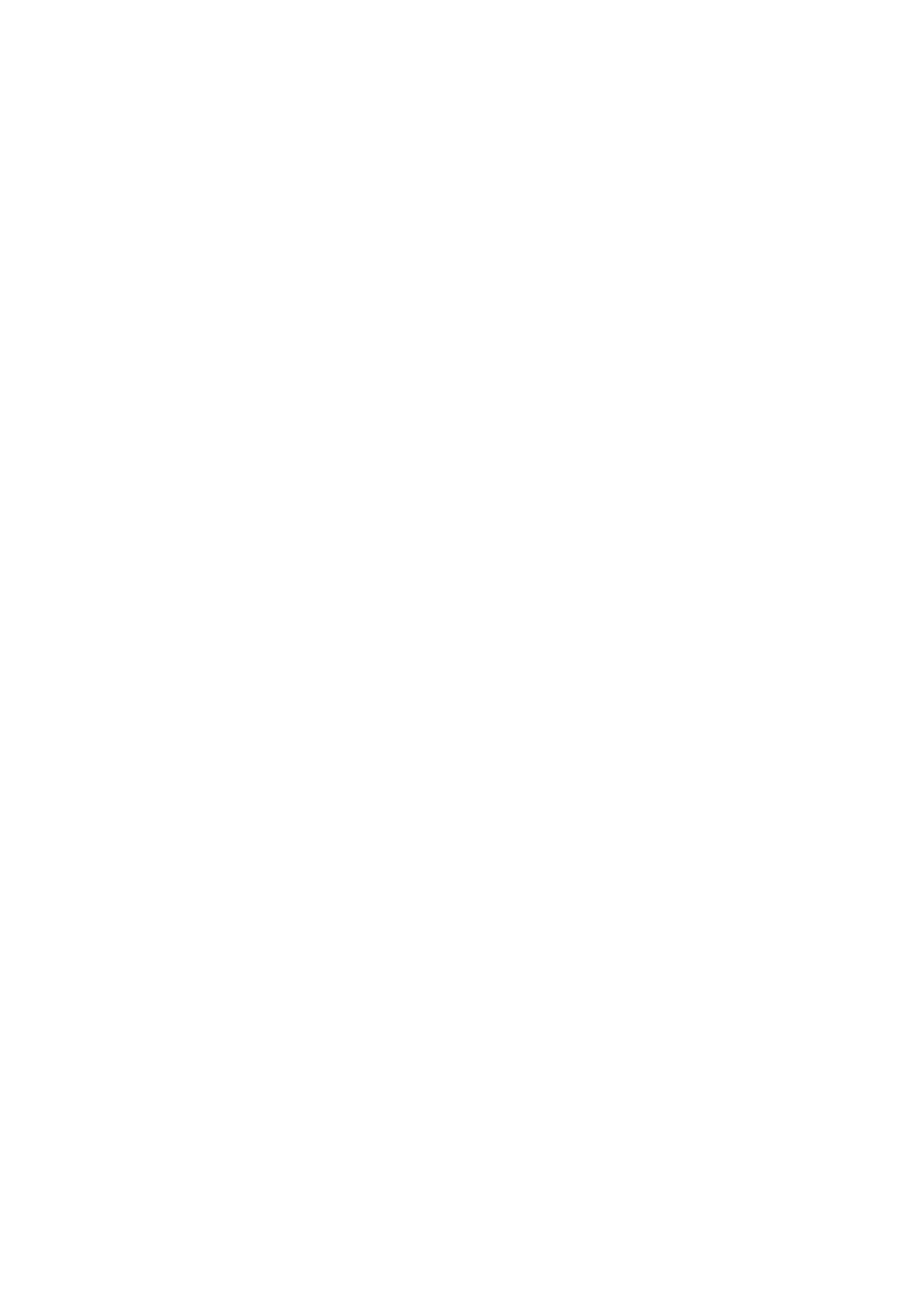### **Introduction**

### **The Public Interest Advocacy Centre**

The Public Interest Advocacy Centre (PIAC) is an independent, non-profit law and policy organisation that works for a fair, just and democratic society, empowering citizens, consumers and communities by taking strategic action on public interest issues.

PIAC identifies public interest issues and, where possible and appropriate, works co-operatively with other organisations to advocate for individuals and groups affected. PIAC seeks to:

- expose and redress unjust or unsafe practices, deficient laws or policies;
- promote accountable, transparent and responsive government;
- encourage, influence and inform public debate on issues affecting legal and democratic rights;
- promote the development of law that reflects the public interest;
- develop and assist community organisations with a public interest focus to pursue the interests of the communities they represent;
- develop models to respond to unmet legal need; and
- maintain an effective and sustainable organisation.

Established in July 1982 as an initiative of the Law Foundation of New South Wales, with support from the NSW Legal Aid Commission, PIAC was the first, and remains the only broadly based public interest legal centre in Australia. Financial support for PIAC comes primarily from the NSW Public Purpose Fund and the Commonwealth and State Community Legal Services Program. PIAC also receives funding from the NSW Government Department of Water and Energy for its work on utilities, and from Allens Arthur Robinson for its Indigenous Justice Program. PIAC also generatesincome from project and case grants, seminars, consultancy fees, donations and recovery of costs in legal actions.

### **The current inquiry**

PIAC welcomes the opportunity to provide this comment to the inquiry presently being held by the Committee on the Independent Commission on Corruption (the Committee) into whether the Independent Commission Against Corruption Act 1988 (NSW) (the ICAC Act) should be amended to remove the restriction in section 37 prohibiting the use of compulsorily obtained evidence, given under objection, in disciplinary proceedings or in certain classes of civil proceedings. 1

# **Effect of ICAC Act section 37**

It has been suggested in evidence before the Committee<sup>2</sup> that section 37 has the effect that where an official has confessed, and agency 'cannot even sue to get its money back<sup>13</sup>, and that where an admission is made

Request for inquiry and report to Parliament pursuant to the Independent Commission Against Corruption Act 1988 (NSW) sub-section 64(1)(b), 27 November 2008.

<sup>&</sup>lt;sup>3</sup> Review of the 2007-2007 Annual Report and audit reports of the Inspector of the Independent Commission Against Corruption, Report No. 4/54 - October 2008, paragraph 1.3.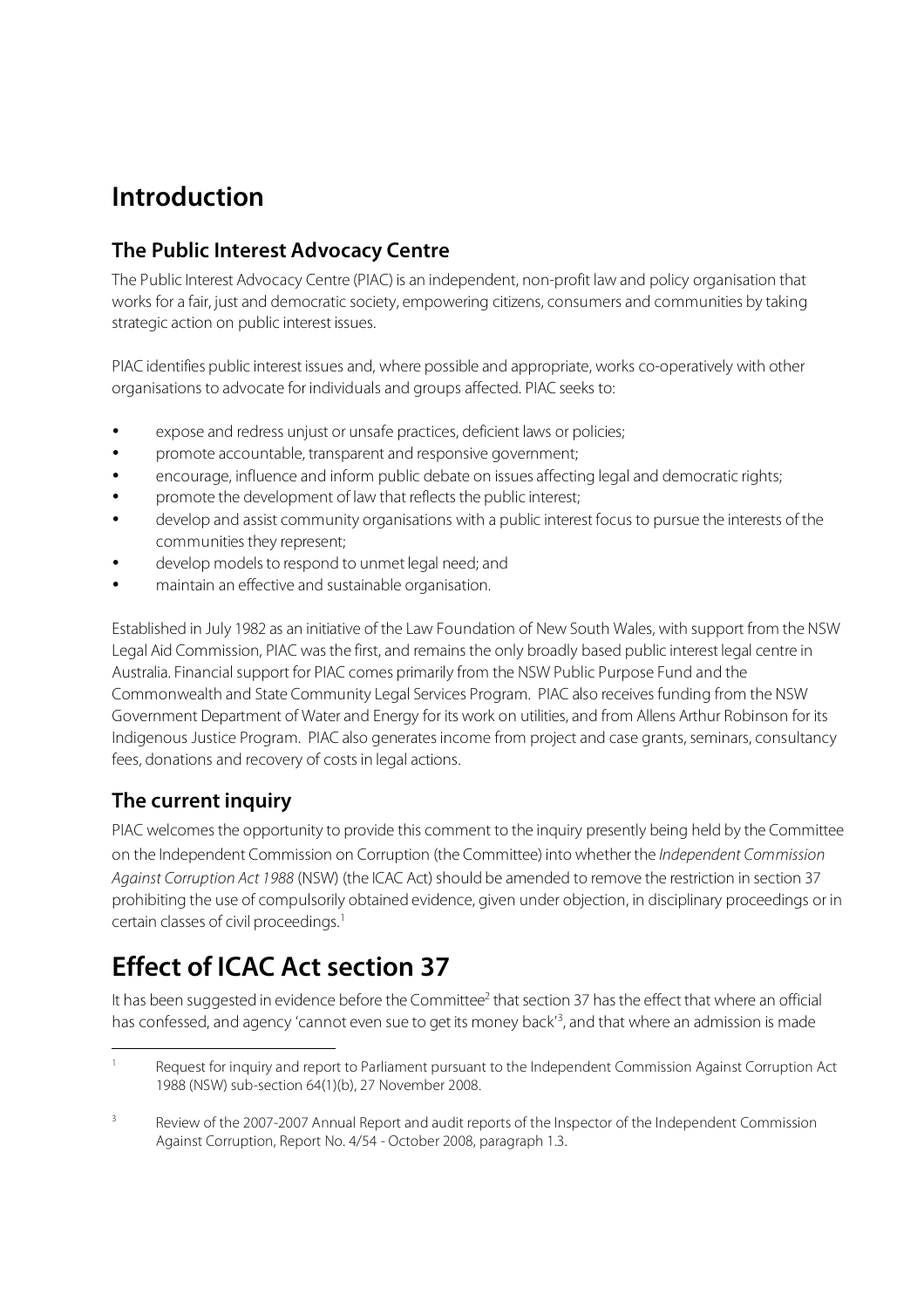under objection agencies cannot take legal action to recover public funds 'even where am individual has admitted defrauding the public'. Each of these assertions is wrong: section 37 does not bar the commencement of proceedings, nor doesit provide derivative use immunity.

#### **Balancing Factors**

The removal of the common law right to silence through the operation of section 37 of the ICAC Act is balanced—as the Committee notesin itsreview of the 2007-2007 annual report of the Inspector of the Independent Commission Against Corruption —by the fact that answers given under objection cannot be used in civil, criminal or disciplinary proceedings.<sup>4</sup> The right to object is balanced in turn by the fact that the ICAC can draw inferences, or bring contempt proceedings, over a refusal to answer. 5

The Committee notes that even in an inquisitorial system—as opposed to the common law adversarial system that Australia inherited from England—the accused has a right to silence, and that removing the prohibition against the use of evidence given under objection during an ICAC investigation goesto one of the central pillars of the common law.

### **The Right to Silence**

It has been noted<sup>6</sup> that the expression 'the right to silence' describes a group of rights that arise at different points in the criminal justice process, and is not limited to the freedom from self-incrimination.

It is important to recognise that the ICAC Act abrogates the following at least the following rights: (1) the general immunity from being compelled on pain of punishment to answer questions; (2) the general immunity from being compelled on pain of punishment to answer questions, the answersto which may incriminate; (3) the specific immunity of anyone who is suspected of a crime from being compelled on pain of punishment to answer questions of any kind, while being interviewed by police officers or others in similar positions of authority; (4) the specific immunity, possessed by anyone charged with a crime, from having questions material to the offence addressed to them by police officers or persons in a similar position of authority.<sup>7</sup>

#### **Procedural Protections**

The European Court of Human Rights has held that the right to remain silent under police questioning, and the privilege against self-incrimination, are generally recognised international standards that lie at the heart of the notion of a fair procedure under Article 6 of the International Covenant on Civil and Political Rights.<sup>8</sup>

### **Exposure to Penalty**

The High Court has accepted that the privilege against exposure to penalty (in addition to the privilege against self-incrimination, properly so called) serves the purpose of ensuring that those who allege criminality or other illegal conduct should prove it.<sup>9</sup>

<sup>4</sup> Review of the 2007-2007 Annual Report and audit reports of the Inspector of the Independent Commission Against Corruption, Report No. 4/54 - October 2008, paragraph 1.64.

 $\frac{5}{6}$  Ibid.

 $\overline{a}$ 

Murray v UK (1996) 22 EHRR 29, at para [45] (ECtHR 1973).

<sup>&</sup>lt;sup>6</sup> New South Wales Law Reform Commission, Report 95: The Right to Silence (2000).

<sup>7</sup> For a more complete taxonomy, See R v Director of Serious Fraud Office; ex parte Smith [1993] AC 1 at 30-31.<br>Attenually (1996) 33 FLIPP 39, at nore [45] (EG+LIP 1973).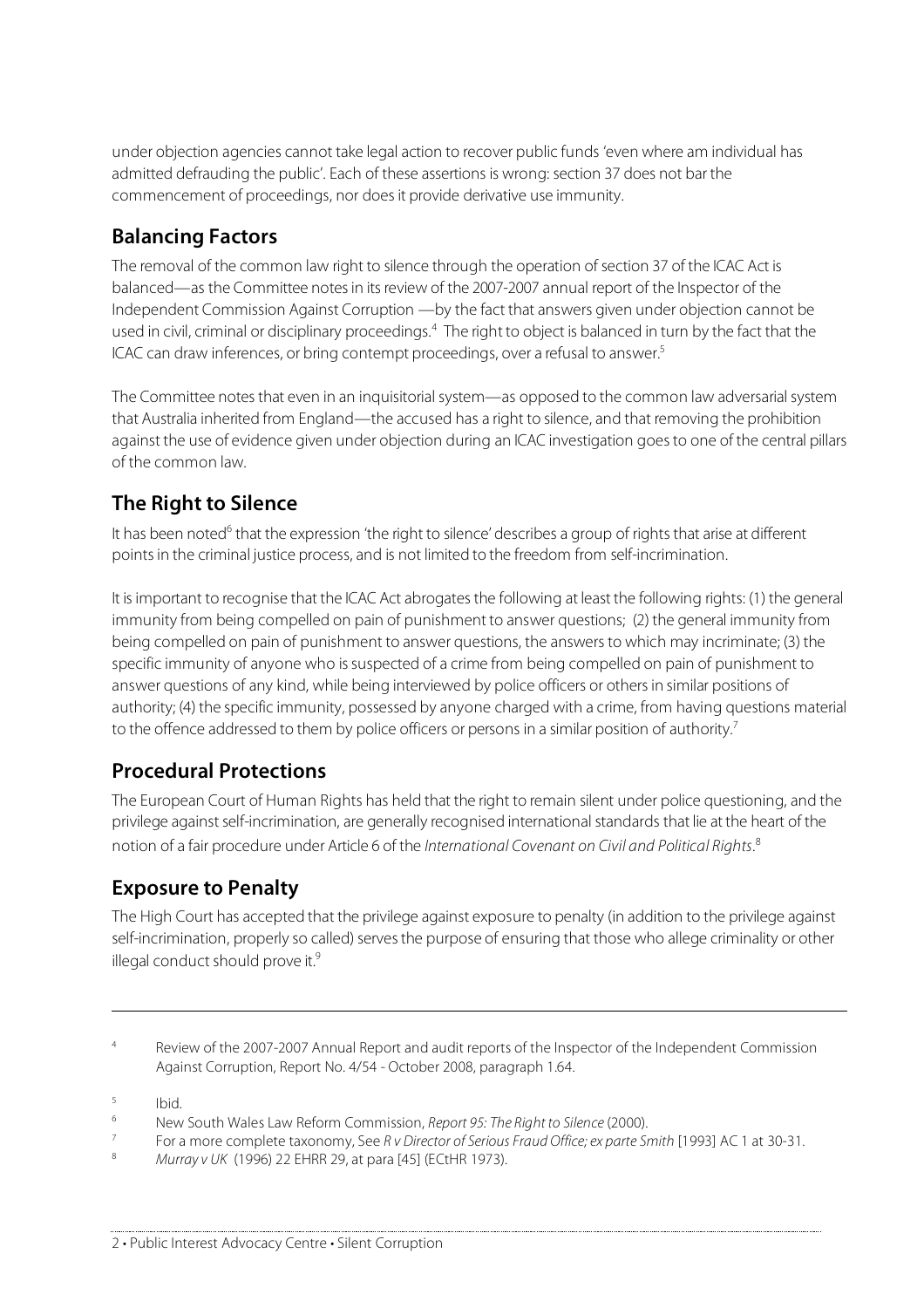The right to invoke the privilege is balanced by the fact that, even in the case of a criminal prosecution, there are circumstancesin which an adverse inference may be drawn against an accused who exercisesthe right to silence, if facts which explain or contradict other evidence are only within the knowledge of the accused, and cannot be the subject of evidence from any other source.<sup>10</sup>

#### **A Prosecutorial Independent Commission Against Corruption (ICAC)?**

Any question of abrogating the privilege against self-incrimination, while stripping away some of the protection that section 37 presently affords, needs to be seen against the background of ICAC's proposal that it be given powers to prosecute its own investigations.<sup>11</sup>

In relation to the second of these two linked proposals, ICAC Commissioner, Gerard Cripps, gave evidence to the Committee in June 2008 that the powers that ICAC already has:

"… far exceed the powers of the police, and people may very well think they are getting into a police state if you are letting those people in the one organization behave in that way."<sup>12</sup>

Commissioner Cripps has also observed, in this connection, that the privilege againstself-incrimination 'is directed at ensuring that the power of the State is kept under control'.<sup>13</sup>

### **Disciplinary Proceedings**

It is fair to observe, however, that Commissioner Cripps has expressed support for serious consideration being given to amending section 37, to make it clear that 'at least civil and disciplinary proceedings are outside its ambit'. 14

The Police Integrity Commission Act 1996 (NSW) (the PIC Act) has been cited by Commissioner Cripps as an instance in which the privilege has been abrogated, but with evidence thus obtained remaining available for use in disciplinary proceedings.<sup>15</sup> Under the PIC Act, evidence or information, for which the privilege against self-incrimination might otherwise have been claimed, produced to the Police Integrity Commission (PIC) under compulsion, cannot be used for the purpose of any civil or criminal proceedings - except for an offence

 <sup>9</sup> Rich <sup>v</sup> Australian Securities and Investments Commission [2004] HCA 42; 220 CLR 129; 209 ALR 271; 78 ALJR <sup>1354</sup> (9 September 2004) although noting that the privilege against exposure to a penalty is not a substantive rule of law, like legal professional privilege, having application beyond judicial proceedings.

<sup>10</sup> Weissensteiner v The Queen (1993) 178 CLR 217.

Review of the 2007-2007 Annual Report and audit reports of the Inspector of the Independent Commission Against Corruption, Report No. 4/54 - October 2008, paragraph1.62.

<sup>&</sup>lt;sup>12</sup> Gerard Cripps QC, Transcript of evidence to the Committee on the Independent Commission Against Corruption, 9 July 2008, p 28.

<sup>&</sup>lt;sup>13</sup> Gerard Cripps QC, Transcript of evidence to the Committee on the Independent Commission Against Corruption, 9 July 2008, p 3.

 $\frac{14}{15}$  Note 12.

Note 13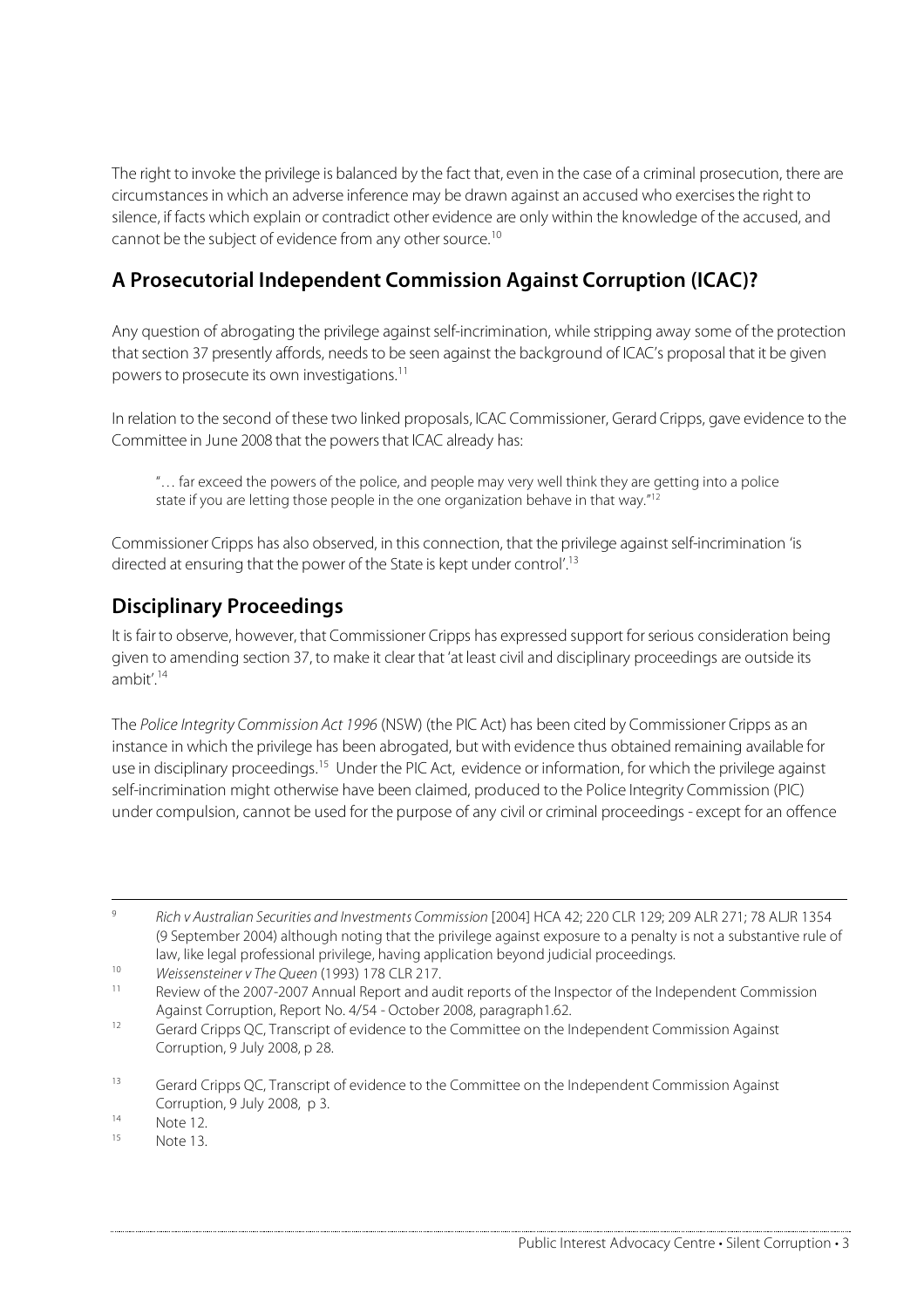under the PIC Act, the "Commissioner's Confidence" provisions of the Police Act 1990 (NSW),<sup>16</sup> or disciplinary hearings under the Public Sector Employment and Management Act 2002 (NSW).<sup>17</sup>

PIAC does not believe that there is a warrant for the ICAC Act going further.

### **Other Legislation**

Commissioner Cripps also referred in evidence before the Committee to Commonwealth and Queensland legislation.<sup>18</sup>

Under the Crime and Misconduct Act 2001 (Qld), any answer, document, thing or statement given or produced subject to objection on the grounds of self-incrimination is not admissible in evidence against the individual who gave the evidence in any civil, criminal or administrative proceeding (except for a false or misleading answer, a breach of the Act itself, or a contempt).<sup>19</sup>

Under the Law Enforcement Integrity Commissioner Act 2006 (Cth), evidence given under objection is not admissible (with some exceptions) in evidence against the person who gave it, in criminal proceedings, or any other proceedings for the imposition or recovery of a penalty, other than a disciplinary proceeding against a staff member of a law enforcement agency.<sup>20</sup>

Under the Royal Commissions Act 1902 (Cth) the privilege is partially abrogated, but not where charges are pending or proceedings for a penalty have been commenced. Any evidence given or document produced under objection is not admissible in evidence against any person (though not corporations) in any civil or criminal proceedings in any court of the Commonwealth, of a state or of a territory (except for an offence against the Act itself)<sup>21</sup>

In PIAC's view, the conclusion to be drawn from examining broadly comparable legislation in other Australian jurisdictions must be that any proposal to repeal section 37 of the ICAC Act would strip away a layer of checks, balances and protections that have generally been applied where the privilege has been modified or abrogated by statute.

### **Other Considerations**

PIAC is not convinced that the proposed change is necessary, proportionate – or even reflects a correct appreciation of the present law - so far as it appears to be based upon a belief that section 37 of the ICAC Act prevents legal action being taken to recover public funds where an individual has admitted fraud.<sup>22</sup>

<sup>&</sup>lt;sup>16</sup> Police Act 1990 (NSW) ss 173, 181D

<sup>17</sup> Police Integrity Commission Act 1996 (NSW) sub-section 40(3).<br>18 Caracter Crime OC Transmitt of a video acto the Committee and

Gerard Cripps QC, Transcript of evidence to the Committee on the Independent Commission Against Corruption, 9 July 2008, pp 3; 22.

<sup>&</sup>lt;sup>19</sup> Crime and Misconduct Act 2001 (Qld) s 197.

<sup>&</sup>lt;sup>20</sup> Law Enforcement Integrity Commissioner Act (Cth) 2006, Section 80.<br><sup>21</sup> Paul Commissions Act 1003 (Cth) sub-sections 6.4, SDD.

<sup>21</sup> Royal Commissions Act 1902 (Cth) sub-sections 6A, 6DD.

<sup>22</sup> See, for example, evidence of the Inspector of the Independent Commission Against Corruption, Mr Kelly, cited in the Review of the 2007-2007 Annual Report and audit reports of the Inspector of the Independent Commission Against Corruption, Report No. 4/54 - October 2008, at paragraph 1.51.